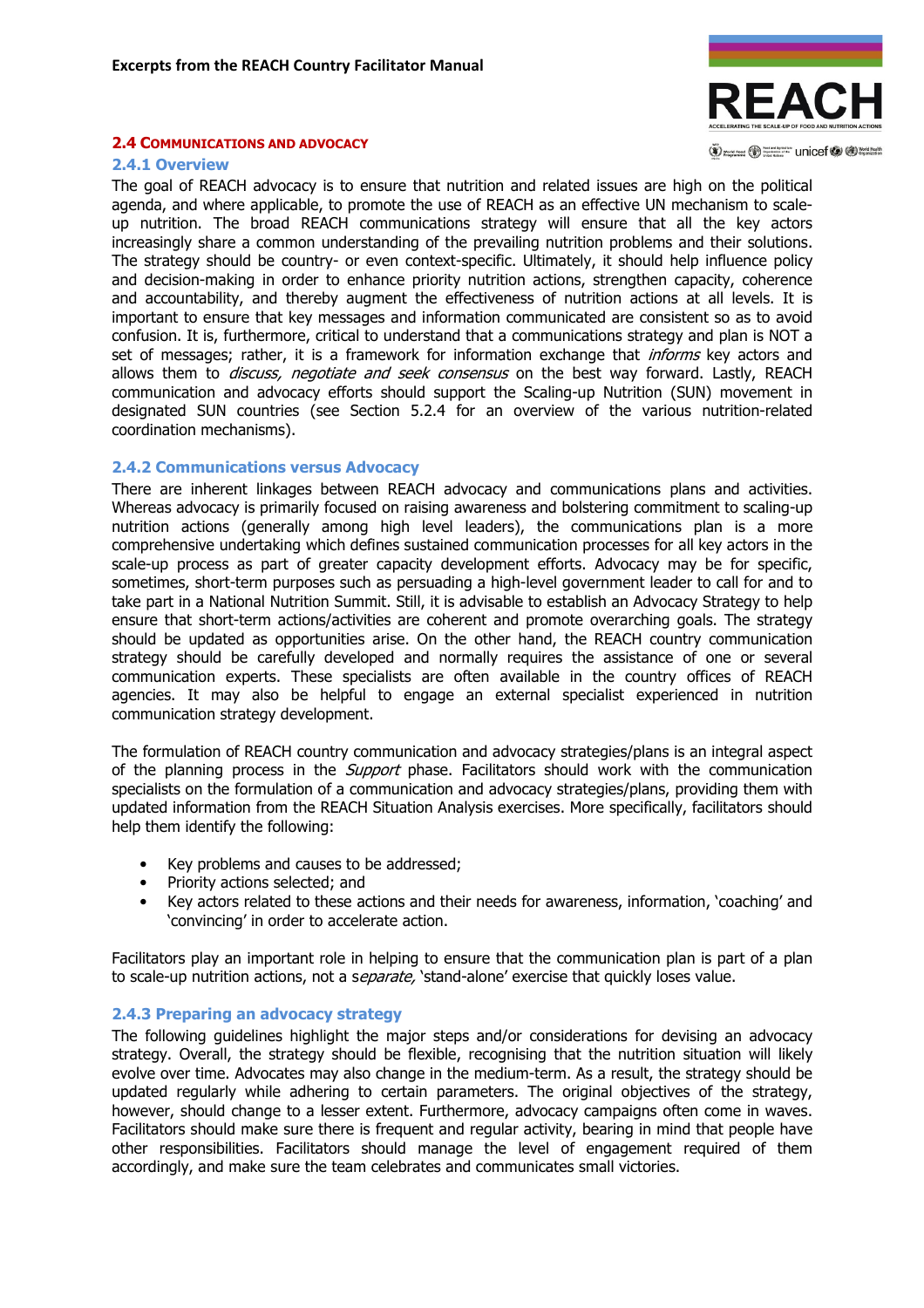

In addition to the below guidelines, specific advocacy tasks are mentioned in successive sections of the manual for the respective REACH exercises and/or supporting activities.

- 1. **Analysis of advocacy issues**. Analysis is the essential first step to effective advocacy. All advocacy efforts should begin with accurate information and an in-depth understanding of the issue at hand. Understanding the relevant local political and social structures and dynamics is very important, as it is very easy to advocate for the right issue to the wrong people, or in the wrong way. Facilitators should discuss with technical stakeholders the relevant issues and establish a priority list.
- 2. **Establish measurable goals and SMART objectives** (Specific, Measurable, Attainable, Relevant and Time bound)<sup>1</sup>. The information collected during Step 1 provides the basis for the development of advocacy goals and objectives. In defining advocacy objectives, the following questions should be asked:
	- What needs to change?
	- Why is change necessary?
	- How much change is required, what do we want to change?
	- Who can make the change?
	- Where and when should change take place?
	- How will change be measured?
- 3. **Identify long and short-term objectives**: Long-term objectives may not be attainable immediately, but short-term objectives will help build towards those in more concrete ways. For example, a long-term objective may be to mainstream nutrition indicators in a national development policy. One of the possible short-term objectives leading to this long-term objective could be to identify the decision-makers responsible for writing this policy and their attitudes toward including nutrition in the policy. Ensure objectives are defined in a way that triggers specific actions, engages people, and can be sustained over time. Moreover, make sure that the objectives are big enough to matter, but small enough to get results.
- 4. **Identify target audiences and stakeholders**. During the early stages of REACH (e.g. the Preparation and Situation Analysis phases), list all relevant parties that have interests or influence related to reducing undernutrition. These parties may be broken into three categories: supporters, opponents and undecided.
- 5. Create a Power Map: Draft a Power Map to capture the most influential actors, the ones with formal authority to approve changes and the ones with informal authority who still have influence on the decision-making process. Identify who they are and what pressure points are available to move them.

## 6. Select messages and tactics. Once the target audiences and stakeholders have been identified, tailor messages and determine

the appropriate actions and tactics for their delivery. While each advocacy objective will involve different messages for different audiences, one core message should be developed which clearly summarises the overall goal and the desired change. The core message will be primarily influenced by the most urgent causes of undernutrition identified by Step 1. In the implementation of the advocacy strategy, the core message will serve as Keep in mind...  $\checkmark$  Ensure that all partners buy into the same message. Take time to discuss one-to-one with the key partners.  $\checkmark$  Make sure that the UN nutrition focal points have reviewed and signed-off on the messages with their respective Country Directors (Representatives), as often these persons will be responsible for implementing the strategy (e.g. through meetings with government officials, delivering speeches at events, interviews), not the UN focal point themselves.

a basis for compelling media and communication campaign content such as slogans, sound bites/quotes and stories for media and communication campaigns. Key messages will tailor the

 $\overline{a}$ 

<sup>&</sup>lt;sup>1</sup> Doran, GT (1981). "Management Review."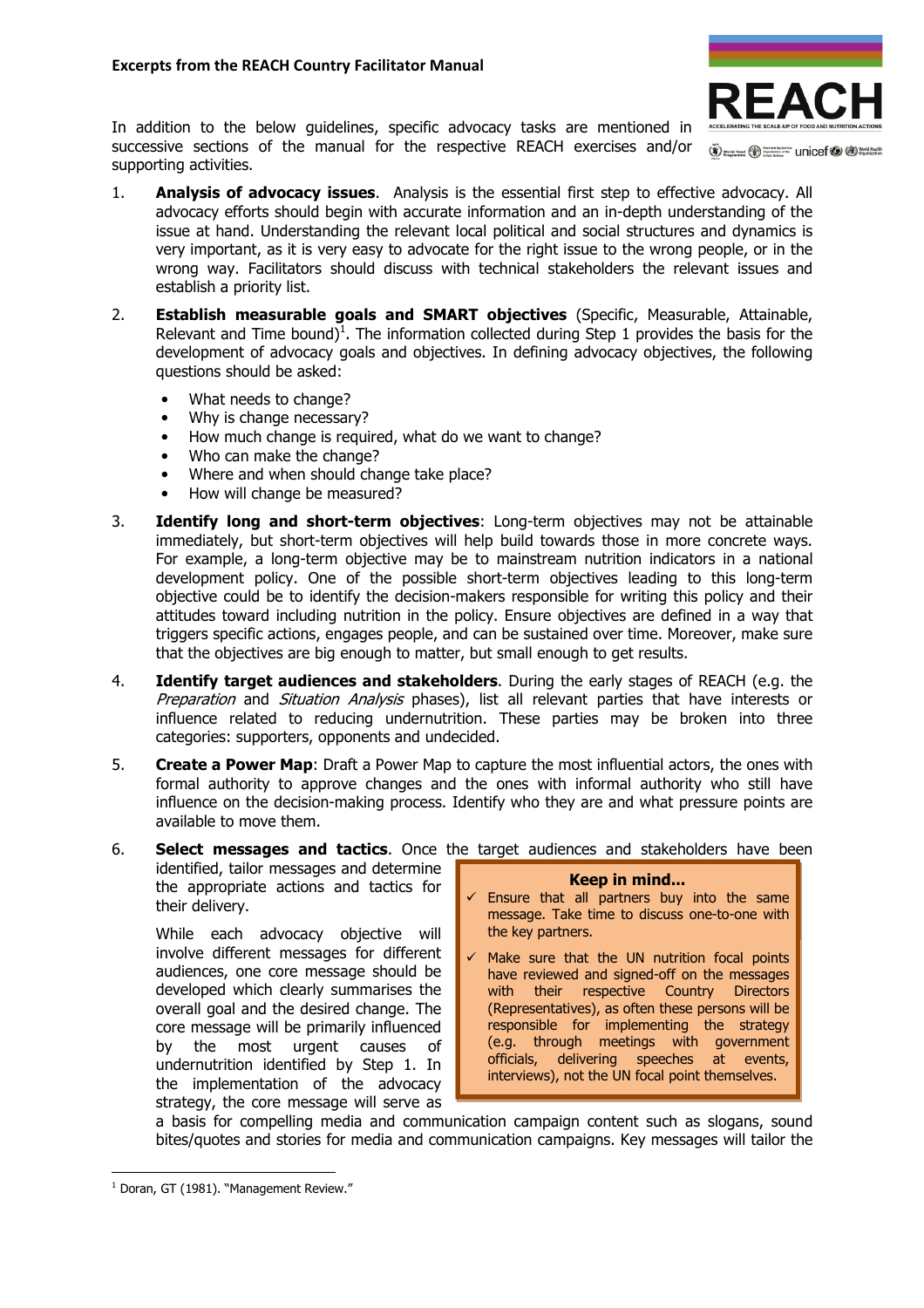core message to appeal to different individuals or groups based on their interests and capacity to influence nutrition decisions. These messages should be based on a review of what information the specific audience needs/wants



(V) works root (V) Significant Unicef (V (D) North Health

to receive, what kind of action is required of them to influence decisions. Key messages should be clear, compelling and engaging and use language to suit specific audiences (Table 6).

Likewise, the tactics for communicating these messages should be tailored to ensure that they reach the target audiences. Facilitators should be mindful that there is a fine line between how government and other stakeholders interact in the preparation and implementation of an advocacy strategy. Advocacy activities usually target senior levels of government, while technical coordination groups are often comprised of junior members of government and other partners. Keep this in mind when selecting communication tactics and engage many different parties to explore creative options.

- 7. **Develop an action plan**. Partners should play an active role in the strategy design process as well as the development of the action plan to ensure mutual ownership and commitment. An Advocacy action plan details specific activities to be undertaken, their timeframe and deadlines, those stakeholders responsible for carrying out specific tasks and the resources required. Try to build from existing resources including past advocacy work, established alliances and/or resource persons. The action plan should be revised and endorsed by them and by senior levels to ensure buy-in. It is equally helpful to build advocacy alliances, if necessary (with media, academia, etc.).
- 8. Monitoring and evaluation. Attributing causality is notoriously difficult in advocacy work. How does one know if action 'X' achieved intended result 'Y'? If the result is achieved, how does one determine which specific advocacy efforts were responsible, or if the result occurred due to the combined efforts of the humanitarian community, or whether it had nothing to do with either, instead reflecting some other shift in the political/economic/social circumstances?

The more specific, tangible and measurable the objectives are, the more accurate the quantitative and qualitative indicators will be in assessing the advocacy strategy's contribution to achievements. Action plans should incorporate reflection, learning and flexibility to determine their effectiveness in meeting the strategy's goals and objectives; it is therefore recommended that milestones and output indicators are included in the Advocacy action plan to track progress and take corrective actions, when needed.

| Tips                                                                                                           |                       | <b>Considerations</b>                                                                                                                                                                                                                    |
|----------------------------------------------------------------------------------------------------------------|-----------------------|------------------------------------------------------------------------------------------------------------------------------------------------------------------------------------------------------------------------------------------|
| Select messages according to<br>target audience                                                                | ≻                     | Ensure messages are persuasive and adapted to the specific<br>purpose.                                                                                                                                                                   |
| e.g. Identify messages which<br>can influence decision-makers,<br>technical staff, supporters,<br>etc.         | ➤                     | Ensure that advocacy messages cover at least:                                                                                                                                                                                            |
|                                                                                                                |                       | 1) Why the advocacy objective is the right thing to do on the merits<br>(e.g. "Increasing funds for children's health saves lives.")                                                                                                     |
|                                                                                                                |                       | 2) Why it is in the political interest of the authority to do it ("We<br>have a coalition of fifty groups supporting this proposal ")                                                                                                    |
| Identify who the strategy's<br>"messengers" may be                                                             | ➤                     | <b>Experts</b> whose credibility is largely technical such as academics<br>and professors, senior technical staff, well-respected research                                                                                               |
| Keep in mind that the same<br>message has a different<br>impact depending on who<br>communicates it.           |                       | institutions or others.                                                                                                                                                                                                                  |
|                                                                                                                | ➤                     | <b>Authentic Voices</b> of the people who can speak from personal<br>experience such as program beneficiaries or vulnerable households,<br>or program field workers.                                                                     |
| Messages should be adjusted<br>to the "messenger" and the<br>specific audience she/he is<br>intended to reach. | $\blacktriangleright$ | <b>People with Clout</b> (Influence) who have access to the political<br>connections that make authorities want to listen, such as "nutrition<br>champions" (e.g. a former Head of state, good will ambassadors, a<br>First Lady, etc.). |

Table 6. Tips for Selecting Advocacy Messages and Tactics

Knowing what to communicate to whom, when and how